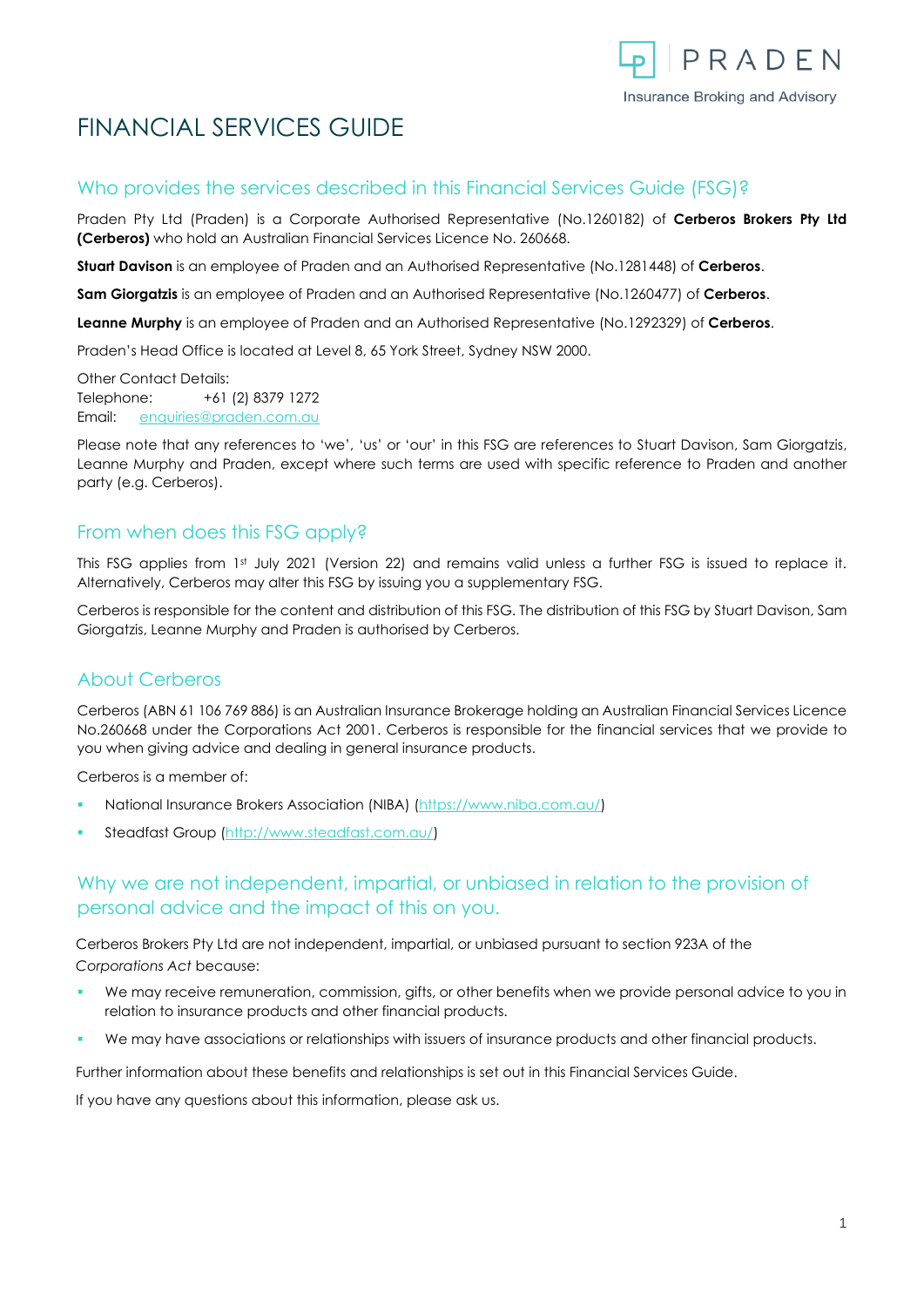## Our Services

This Financial Services Guide (FSG) describes the services that we can provide to you. It is designed to assist you in deciding whether to use any of the services described below, and it describes how Praden is remunerated for these services, our professional indemnity insurance and how any complaints you may have are handled.

Stuart Davison, Sam Giorgatzis and Leanne Murphy are authorised to provide financial product advice and deal in a financial product under Cerberos' AFS Licence. This authorisation is for general insurance products only. Stuart Davison, Sam Giorgatzis and Leanne Murphy act on your behalf in providing general insurance broking services to you. If Stuart Davison, Sam Giorgatzis, Leanne Murphy and Praden do not act on your behalf as your broker we will tell you otherwise.

Sometimes we will act under a binder or agency Cerberos has from an insurer. When we act under a binder or agency, we will be acting as the agent of the insurer. This means that we represent and act for the insurer, not for you. We will tell you when we act under a binder or agency to arrange your insurance or advise you about your insurance needs.

Praden can provide general insurance broking services, which will be conducted in an honest, efficient, fair and transparent manner. Praden will provide these services to you as your agent.

Services will be conducted in an honest, efficient, fair and transparent manner and include:

- reviewing and advising on your general insurance needs;
- arranging and renewing general insurance on your behalf;
- assisting you with general insurance claims; and
- arranging premium funding.

#### Advice and documents we give to Retail Clients

A Retail Client is an individual or small business who receives advice or service in relation to Motor Vehicle (2 tonnes or less); Home Building & Contents; Sickness & Accident; Consumer Credit; Travel; Personal and Domestic Property; or Medical Indemnity Insurance products.

#### **Personal Advice**

In most cases you will be given personal advice tailored to your needs after taking into account your individual objectives, financial situation and/or needs. When you ask us to recommend an insurance policy for you we will usually only consider the policies offered by the insurers that we deal with regularly. In giving you advice about the costs and terms of these policies we will not have compared these policies to other policies available other than those insurers we deal with regularly.

Where we provide you with advice about your insurance arrangements, that advice is current at the time that it is given. We will review your insurance arrangements when you inform Praden about changes in your circumstances.

#### **General Advice**

When advice is given of a general nature, rather than personal advice, we will tell you so and refer you to the relevant Product Disclosure Statement for you to decide if it is right for you.

We may give you other documents when providing services including:

- **Statements of Advice** If we provide you with advice about your personal circumstances in relation to a sickness and accident policy or consumer credit insurance, we will give you a Statement of Advice. This will confirm the advice we have given and explain any fees for arranging the insurance we have recommended. For any other types of insurance, you can ask us for a copy of the record of the advice that has been given to you by contacting us.
- **Product Disclosure Statements** If a particular insurance product is recommended to you, or you ask us to arrange insurance, we will also provide you with a Product Disclosure Statement containing information about the policy.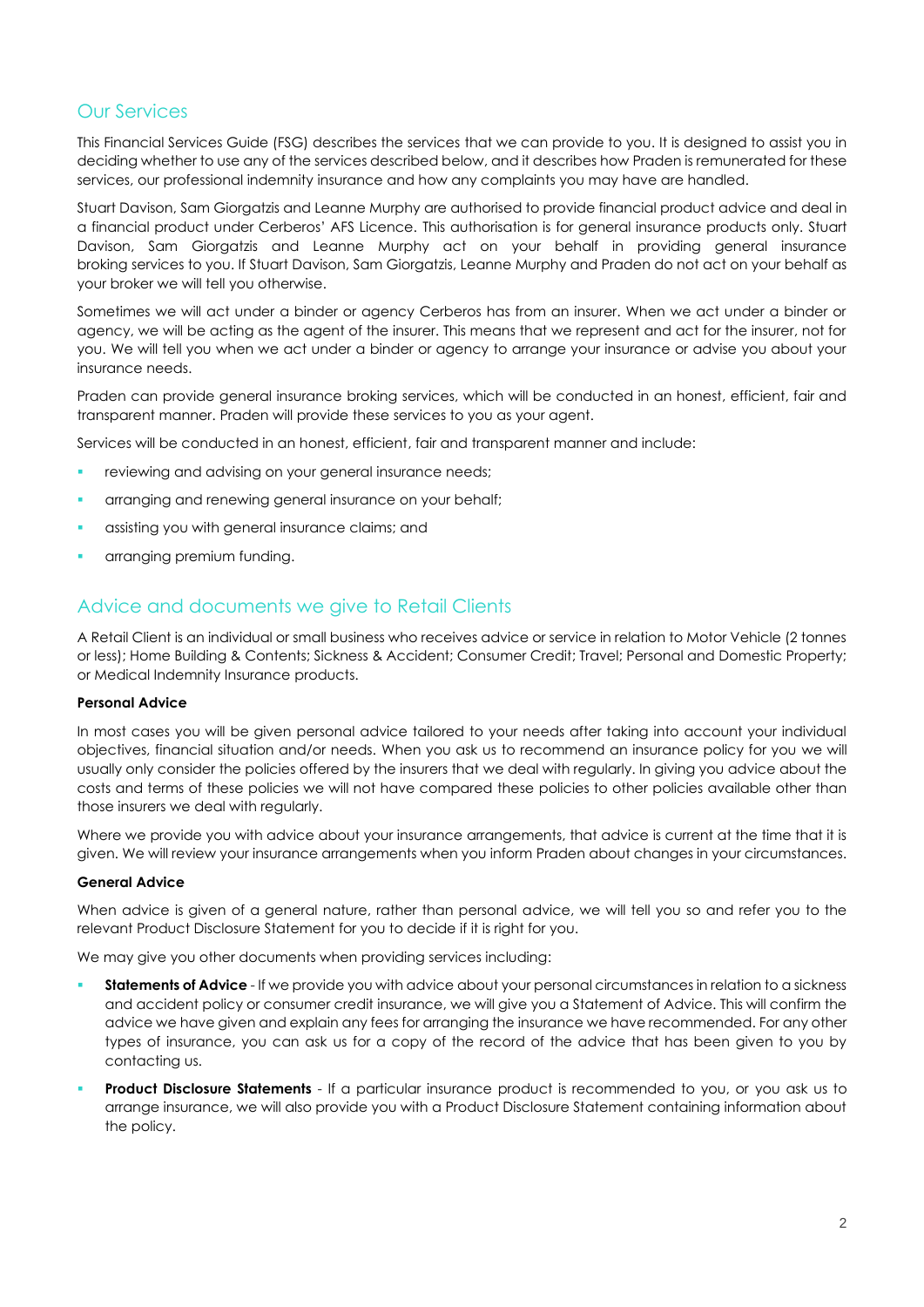#### How can you instruct Praden?

You may instruct us in person, by phone or email. It is important that you provide complete and accurate information about the risk to be insured otherwise the advice given to you may not be appropriate for your needs.

If your circumstances change, our recommendations may no longer be appropriate. Please tell us about any changes in your circumstances so that it can be confirmed that your insurance continues to be suitable for your needs.

Our contact details are set-out at the end of this FSG. You can give instructions by post, phone or email.

#### Payment Terms

Payment for the services we provide you are payable directly to Cerberos. For each insurance product, the insurer will charge a premium that includes any relevant taxes, charges and levies. You can choose to pay for our services by any of the payment methods set out in the invoice. You are required to pay Cerberos within the time set out on the invoice. If you do not pay the premium on time, the insurer may cancel the contract of insurance and you will not be insured. The insurer may also charge a short-term penalty premium for the time on risk.

When you pay us your premium it will be banked into Cerberos' trust account. Cerberos will retain the commission from the premium you pay and remit the balance to the insurer in accordance with Cerberos' arrangements with the insurer. Cerberos may earn interest on the premium while it is in their trust account. Cerberos will retain any interest or return on investment earned on the premium.

#### Premium Funding

Premium funding products enable you to pay your premiums by instalments. Premium funders charge interest and they take a power of attorney over your insurance policy.

We can arrange premium funding on your behalf if you require it. Commission may be received based on a percentage of the premium from the premium funder for doing so. Please note that our standard policy for refunds following cancellation of a policy also applies to any policies cancelled as a result of a premium funding default.

#### Credit card fees

If you pay by credit card you may be charged a non-refundable credit card fee. This fee will be shown on the documentation provided to you.

#### How we are Paid

| Commission               | Cerberos may receive commission from the insurer with whom we place your insurance.<br>The amount varies depending upon the product, but is in the range of 5%-35% of the<br>premium (excluding taxes and statutory charges). The commission is included in the<br>premium quoted to you. Praden will receive between 70% and 90% of the commission<br>paid to Cerberos.                        |
|--------------------------|-------------------------------------------------------------------------------------------------------------------------------------------------------------------------------------------------------------------------------------------------------------------------------------------------------------------------------------------------------------------------------------------------|
| <b>Fees</b>              | Instead of and / or in addition to Commission, we may charge a fee for arranging the<br>insurance. The amount depends upon the nature and scope of the services provided<br>and the types of insurance being arranged and is payable in addition to the premium.<br>Fees will be paid to Cerberos and Praden will receive between 70% and 90% of the<br>amount of the fee received by Cerberos. |
| <b>Profit Share</b>      | At the end of the financial year, Cerberos may receive a profit share commission from<br>any of the insurers which we deal with, depending on the performance and profitability<br>of the portfolio placed with insurer(s).                                                                                                                                                                     |
| <b>Outward Referrals</b> | Praden may receive fees and / or commissions from third parties under referral or<br>introducer agreements where we refer clients or prospective clients to those third<br>parties.                                                                                                                                                                                                             |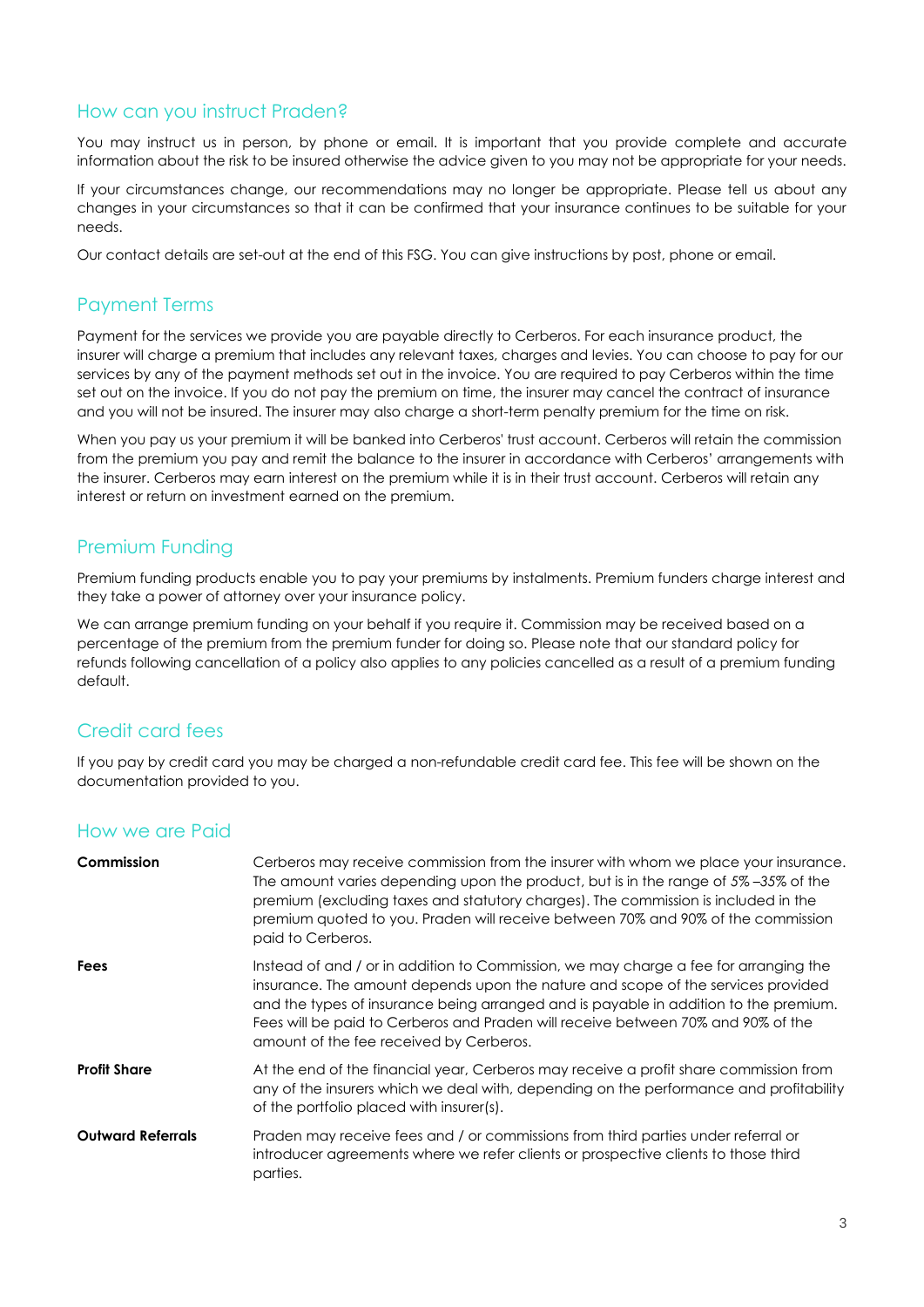**Non-monetary Benefits** Some insurers provide benefits such as expense reimbursements (e.g. for training or related resources), lunches or corporate gifts. These benefits may change from year to year. In many instances, these benefits are associated with networking, training and / or relationship management activities. The receipt and declaration of these benefits will be managed in accordance with Cerberos's gifts and conflict of interest policies. Copies of these policies can be provided upon request.

Remuneration other than as is outlined above may be received from time to time. Where such remuneration is derived from the placement of your insurance program or the services being provided to you, such remuneration will be declared to you.

#### How we Pay

|                              | incentives. These bonuses and incentives will generally be based on a number of factors<br>including the achievement of company objectives. |
|------------------------------|---------------------------------------------------------------------------------------------------------------------------------------------|
| الماستمر والمسترور والمستحدث | If you are referred to Draders the person who referred you people a paid a fee are consider                                                 |

**Inward Referrals** If you are referred to Praden, the person who referred you may be paid a fee or commission for doing so. If commission is payable, this can be up to 100% of the commission earned for placing your insurance. If a fee is payable, this will vary depending on the terms of any agreement that may be in place between the referring party and Praden.

#### Conflicts of interest

Cerberos Brokers Pty Ltd is a Steadfast Group Limited (Steadfast) Network Broker. Steadfast has exclusive arrangements with some insurers and premium funders (Partners) under which Steadfast will receive between 0.5% – 1.5% commission for each product arranged by us with those Partners.

Cerberos and Praden may receive a proportion of that commission from Steadfast at the end of each financial year (or other agreed period).

As a Steadfast Network Broker, Cerberos and Praden have access to member services including model operating and compliance tools, procedures, manuals and training, legal, technical, banking and recruitment advice and assistance, group insurance arrangements, product comparison and placement support, claims support and group purchasing arrangements. These member services are either funded by Steadfast, subsidised by Steadfast or available exclusively to Steadfast Network Brokers for a fee.

You can obtain a copy of Steadfast's FSG a[t www.steadfast.com.au.](http://www.steadfast.com.au/)

#### Professional Indemnity Insurance

Cerberos maintain professional indemnity insurance which covers Cerberos and its representatives (including authorised representatives) for claims made against them by clients relating to their conduct in the provision of financial services in accordance with the Corporations Act. The Professional indemnity policy covers Stuart Davison, Sam Giorgatzis, Leanne Murphy and Praden. The insurance policy has been continuous since Cerberos first obtained an Australian Financial Services Licence and prior to Cerberos' commencement of trading. The insurance arranged extends to cover claims in relation to the conduct of current employees and representatives, as well as previous representatives and employees. This policy satisfies the requirements for compensation arrangements under section 912B of the Corporations Act.

#### What Codes do Cerberos and Praden comply with?

The Insurance Brokers Code of Practice [\(www.niba.com.au/codeofpractice/\)](http://www.niba.com.au/codeofpractice/) and NIBA Code of Conduct.

#### What to do if you have a complaint

We sincerely hope that your dealings with the Insurance Industry in general and with Praden brokers in particular will be pleasant and conducted on a professional basis. However, there may be occasions where opinions differ concerning various aspects of your insurances or on a question of insurance cover in the event of a claim.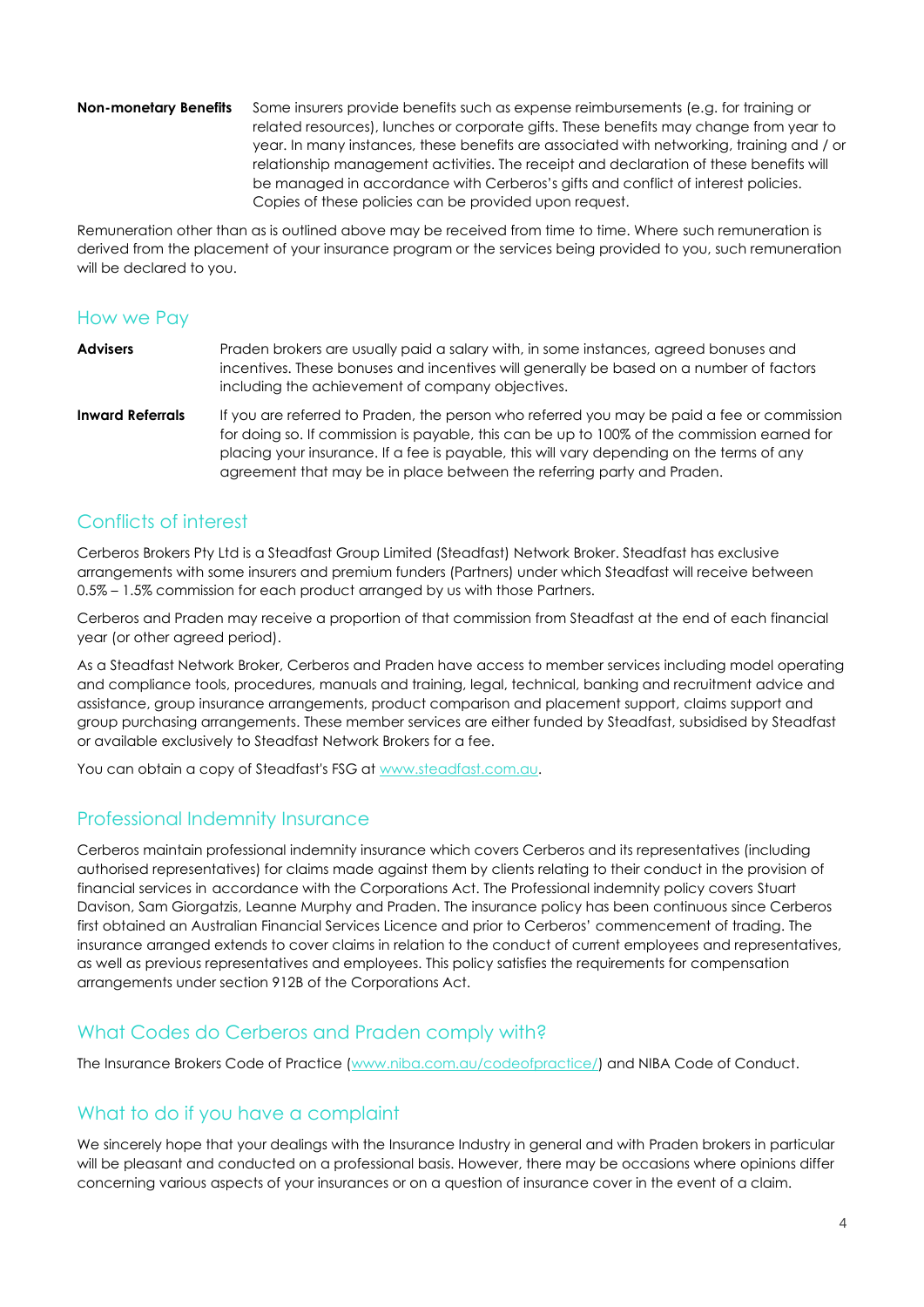In such circumstances we will endeavour to solve the problem to your satisfaction. If, however, the complaint remains unresolved and you wish to refer the matter for review, please contact the office of Cerberos and provide full details of your complaint. A member of the Cerberos staff will provide you with a dispute reference number and complete a "Customer Complaint Form" from the information that you provide.

The matter with the completed complaint form will be referred to the Cerberos Complaints Manager for resolution through the Cerberos internal complaints and disputes facility.

If after the above period your complaint remains unresolved, Cerberos is a member of the Australian Financial Complaints Authority (AFCA) and you have the right to refer the matter to them. AFCA can be contacted at GPO Box 3, Melbourne, VIC 3001, by telephone 1800 931 678, email [info@afca.org.au](mailto:info@afca.org.au) or through their website [www.afca.org.au.](http://www.afca.org.au/)

**Please refer all complaints in the first instance to the Director of Praden at Praden Pty Ltd, Level 8, 65 York Street, Sydney NSW 2000. Complaints may be made via telephone to 02 8379 1272 or by email to [enquiries@praden.com.au.](mailto:enquiries@praden.com.au)**

You are encouraged to take advantage of the facilities offered by AFCA in the event of a dispute or claim, as the service is free to you the customer and most disputes and complaints are resolved this way.

#### Insurer Security

The security of your insurance is important to us. To ensure your needs are met, Praden and Cerberos periodically assess the financial soundness of insurers and markets using public information including rating agencies. However, the financial standing or condition of any insurer or market can change after your policy has been arranged. Praden and Cerberos can accept no responsibility for the financial standing or performance of any insurer or market and will not be responsible in any circumstance where one of your insurance providers is unable to meet its obligations to you. If you have concerns about the security of any insurer, please contact us immediately.

#### Key Factors Affecting Premiums

Risk factors vary between types of insurance and factors affecting premium include but are not limited to, claims history for that class of insurance, the sum insured selected, the events covered by the policy, the limit of liability and the period of insurance.

#### New Business

Contact us as soon as possible if you need cover for a risk or property that is not insured. If you need immediate cover, we may be able to secure an interim contract of insurance (which is generally valid for one month or less) for you with limited information pending receipt of more comprehensive particulars.

To arrange insurance for you, we will need details of the property or risk to be insured and all other information that may be required by a prospective insurer and which you need to provide as part of your ongoing duty of disclosure. We will then send you a proposal for completion. You will need to complete and sign this and return it to Praden as soon as possible and before the interim cover expires.

We will send the insurance policy documents to you as soon as they are issued correctly by your insurer. These documents may be issued electronically. As these are legal documents, you should store them safely and securely.

#### Renewals

You will be given at least 14 days' notice of expiry of any insurance policy which we have arranged or previously renewed for you.

If you wish us to renew your insurance, please provide us with your written instructions to do so and pay the premium and other charges payable by you before the date shown on your invoice. In some circumstances it may be possible to arrange for the insurer to cover you temporarily before payment is received, but this cannot be guaranteed.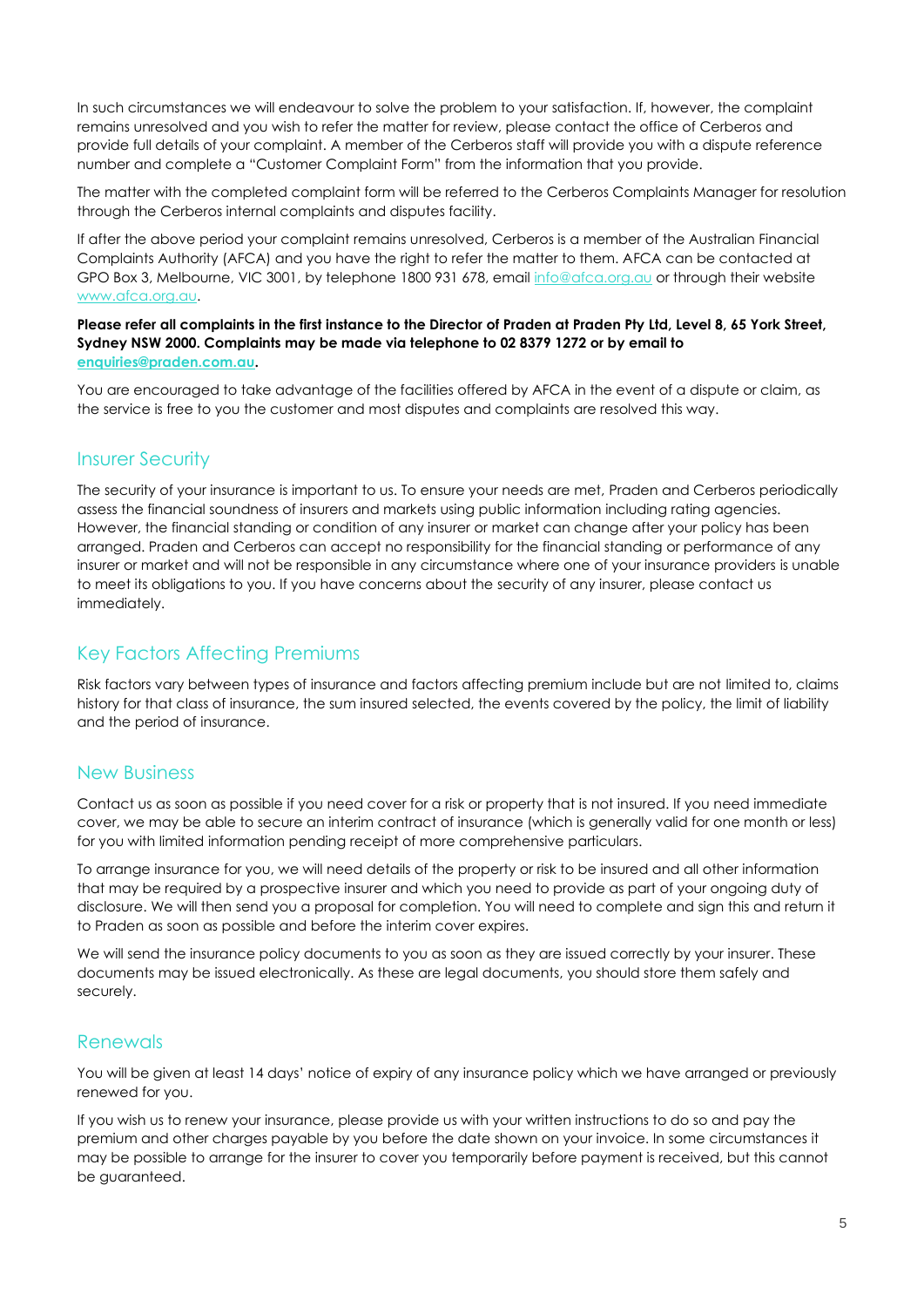You will be notified when renewal has been effected.

If you arrange or renew your insurance directly with an insurer or through another broker, Praden will not be not responsible for notifying you of expiry or arranging further renewals unless you instruct us to do so and we accept those instructions.

## Variations

You should carefully review your insurance policies on a regular basis to ensure that they are and remain adequate and appropriate for your needs and circumstances.

If you want to vary your insurance coverage, (e.g. by increasing the sum insured or adding other property) please provide us with details of the changes you require and any other information you feel may be relevant or require disclosure to your insurer/s. We will arrange the variation with your insurer/s and notify you once it is arranged.

#### Claims

When you need to make a claim, we will advise you if it is covered under any of your insurance policies and assist you to prepare and submit the claim to your insurer/s. If there is uncertainty about whether a claim is covered, we will advise you as such.

Once a claim is notified, we will provide you with claims management services for all above deductible claims. Where a Service Agreement has been executed between you and Praden, our claims management service offering will be as outlined in that agreement.

If you decide to terminate our appointment as your insurance broker at any time, this decision will also apply to the management of any open or outstanding claims. In such circumstances, we are able to send details of such claims to your new insurance broker so that they may continue to manage any open or outstanding claims on your behalf.

## **Cancellation**

We cannot cancel a contract of insurance without written instructions from a person authorised to represent each of the parties who are named as Insureds. Further, we cannot cancel any contract of insurance which is subject to the Marine Insurance Act 1909. If you cancel your insurance mid-term, you may be entitled to a premium refund depending on the terms and conditions of your insurance. Fees or commission for arranging the insurance will not be refunded.

#### Privacy Statement

Praden and Cerberos are committed to protecting your privacy. We use the information you provide to advise about and assist with your insurance needs. We provide your information to insurance companies and agents that provide insurance quotes and offer insurance terms to you or the companies that deal with your insurance claim (such as loss assessors and claims administrators). Your information may be given to an overseas insurer (e.g. Lloyd's) if we are seeking insurance terms from an overseas insurer, or to reinsurers who are located overseas. We will try to tell you where those companies are located at the time of advising you. We also supply your information to the providers of our policy administration and broking systems that help us to maintain products and services to you. We do not trade, rent or sell your information.

If you don't provide us with full information, we can't properly advise you, seek insurance terms for you, or assist with claims and you could breach your duty of disclosure.

For more information about how to access the personal information we hold about you and how to have the information corrected and how to complain if you think we have breached the privacy laws, ask us for a copy of our Privacy Policy from Praden by phone (02) 8379 1272 or visit our website [www.praden.com.au/privacy-policy/](http://www.praden.com.au/privacy-policy/) or from Cerberos by phone (07) 3088 2070 or visit their websit[e www.cerberos.com.au.](http://www.cerberos.com.au/)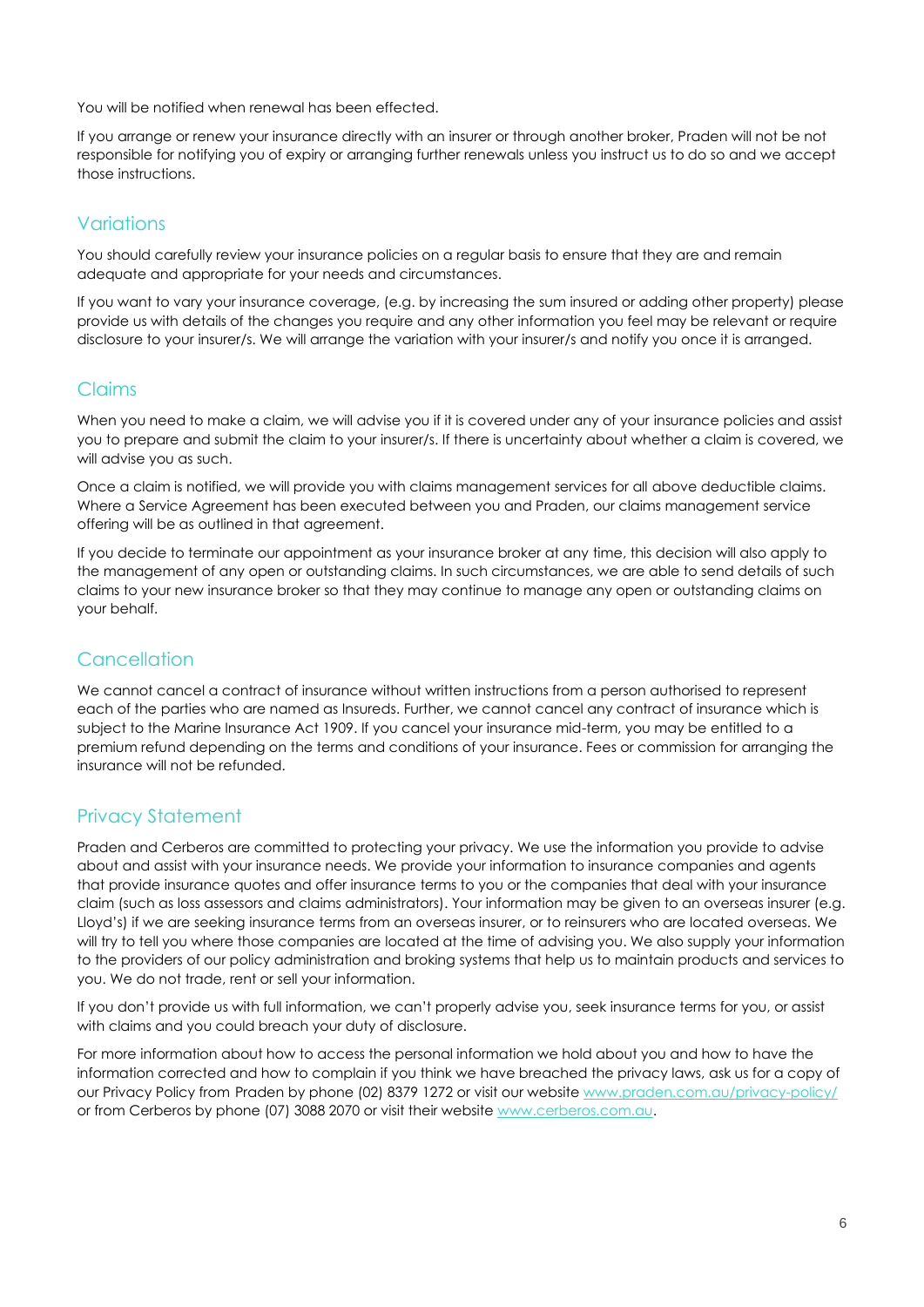# IMPORTANT INFORMATION ABOUT YOUR INSURANCE

## Your duty of disclosure

When you apply for insurance, you need to tell us certain information which would affect an insurer's decision to insure you. If you do not give us this information, it may affect your coverage. The duty of disclosure appears in full below. Please ensure you read this carefully.

The duty of disclosure notice will also appear on your renewal invitation and the duty of disclosure also applies to any endorsements or variations you request.

Before you enter into an insurance contract you have a duty of disclosure under the Insurance Contracts Act 1984.

If we ask you questions that are relevant to an insurer's decision to insure you and on what terms, you must tell us everything that you know and that a reasonable person in the circumstances would include in answering the questions.

You have this duty at all times, including up until an insurer agrees to insure you, and if and when you need to vary or endorse the insurance contract.

When renewing your insurance contract we may give you a copy of information you previously provided to us and ask you to tell us if it has changed. If we do this, you must tell us about any change or if there has been no change, confirm to us that there has been no change.

If you do not tell us about a change to something you have previously told us, you will be taken to have told us that there is no change.

## If you do not tell us something

If you do not tell us anything that you are required to, your insurer/s may cancel your insurance contract or reduce the amount paid to you in the event of you making a claim, or both.

If your failure to tell us is fraudulent, the claim may be refused and treated as if the insurance contract never existed.

#### Material Changes

You must notify your insurer/s of any significant changes that occur during the policy period and whilst it is under negotiation (pre-placement or in the lead up to renewal). If you do not, your insurances may be inadequate to fully cover you.

We can assist you to tell the insurer about any changes and to ensure that your contract of insurance is altered to reflect such changes if and as necessary.

#### Cooling off Period – this only applies to Retail Insurance

You may change your mind about a contract of retail insurance, within 14 days (or longer if the insurer allows it) from the date you receive confirmation of the insurance or 5 days after the insurance policy is arranged (whichever first occurs).

You must tell the insurer in writing that you wish to return the insurance policy and have the premium repaid. The insurance policy will be terminated from the time you notify the insurer. The insurer may retain its reasonable administration and transaction costs and a short-term premium.

You cannot return the contract of insurance if it has already expired or if you have made a claim under it.

#### Sums Insured – Average and Co-Insurance

Some insurance policies require you to bear a proportion of each loss or claim if the sum insured is inadequate. These provisions are called 'average' or 'co-insurance' clauses.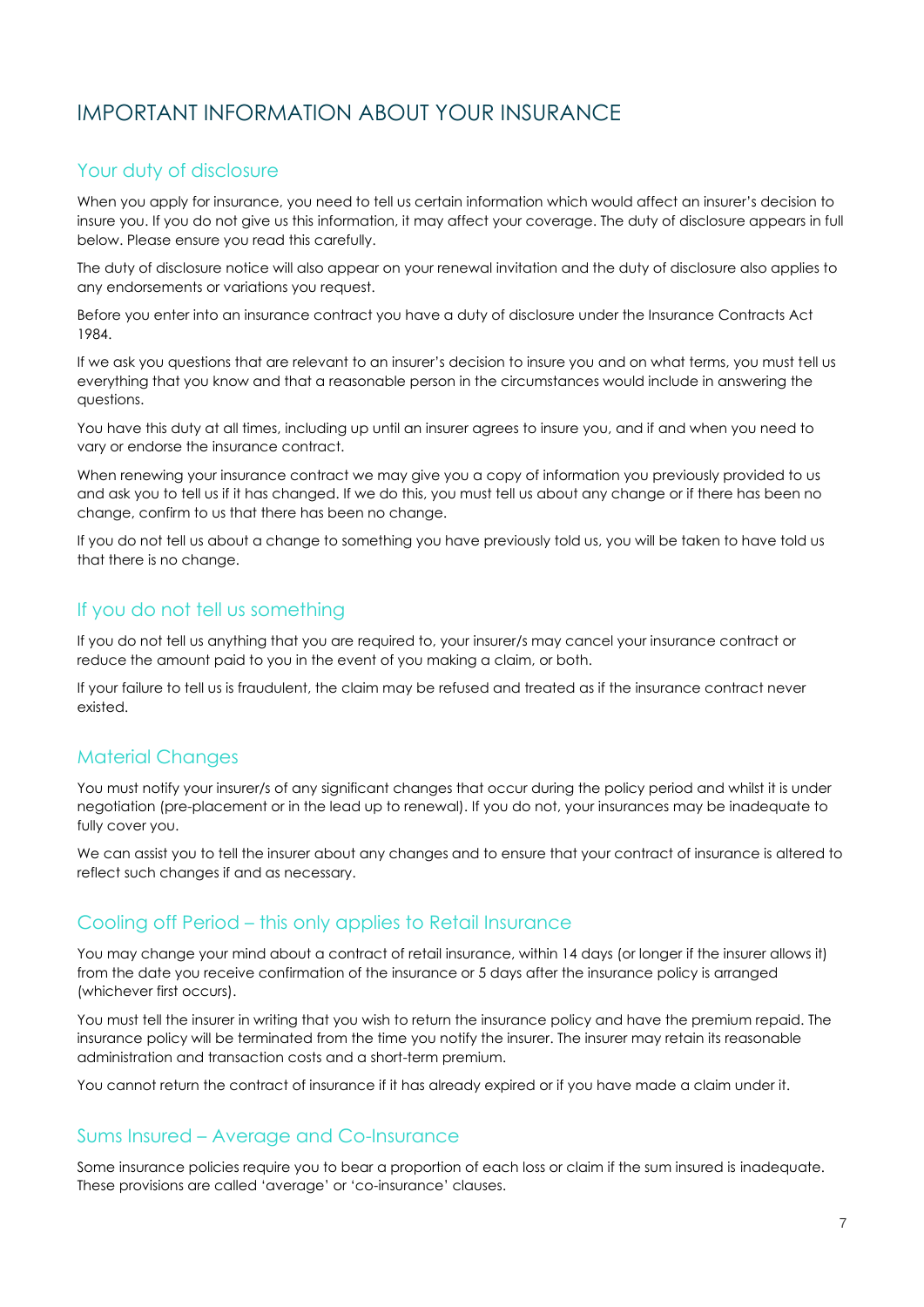If you do not want to bear a proportion of any loss, when you arrange or renew your contract of insurance, ensure that the amount for which you insure is adequate to cover the full potential of any loss. If you insure on a new for old basis, the sum insured needs to be sufficient to cover the new replacement cost of the property.

#### Interests of other Parties

Some insurance policies do not cover the interest in the insured property or risk of anyone other than the person named in the contract. Common examples are where property is jointly owned or subject to finance, but the policy only names one owner or does not name the financier.

Please tell us about everyone who has an interest in the property insured so that we can ensure that they are noted on the policy.

#### Contractual Liability / Waiver of Rights

Many commercial or business contracts contain clauses dealing with your liability (including indemnities and hold harmless clauses). Such clauses may entitle your insurers to reduce cover, or in some cases, refuse to indemnify you at all. You should seek legal advice before signing and accepting such contracts. You should inform us of any clauses of this nature before you enter into them.

#### Standard Covers

Insurance laws prescribe minimum standard cover provided by motor vehicle, home buildings, home contents, sickness and accident, consumer credit and travel insurance policies (including a minimum amount of insurance).

If an insurer wants to offer different cover or less than the minimum amount of insurance, they must clearly inform you in writing that they have done so. They can do this by providing you with a Product Disclosure Statement and a copy of the insurance policy wording.

## Unusual Terms

If an insurer wants to rely on a term in an insurance policy which is not usually included in policies that provide similar cover, they must clearly inform you in writing of that term. Again, they may do so by providing you with a Product Disclosure Statement and a copy of the insurance policy wording.